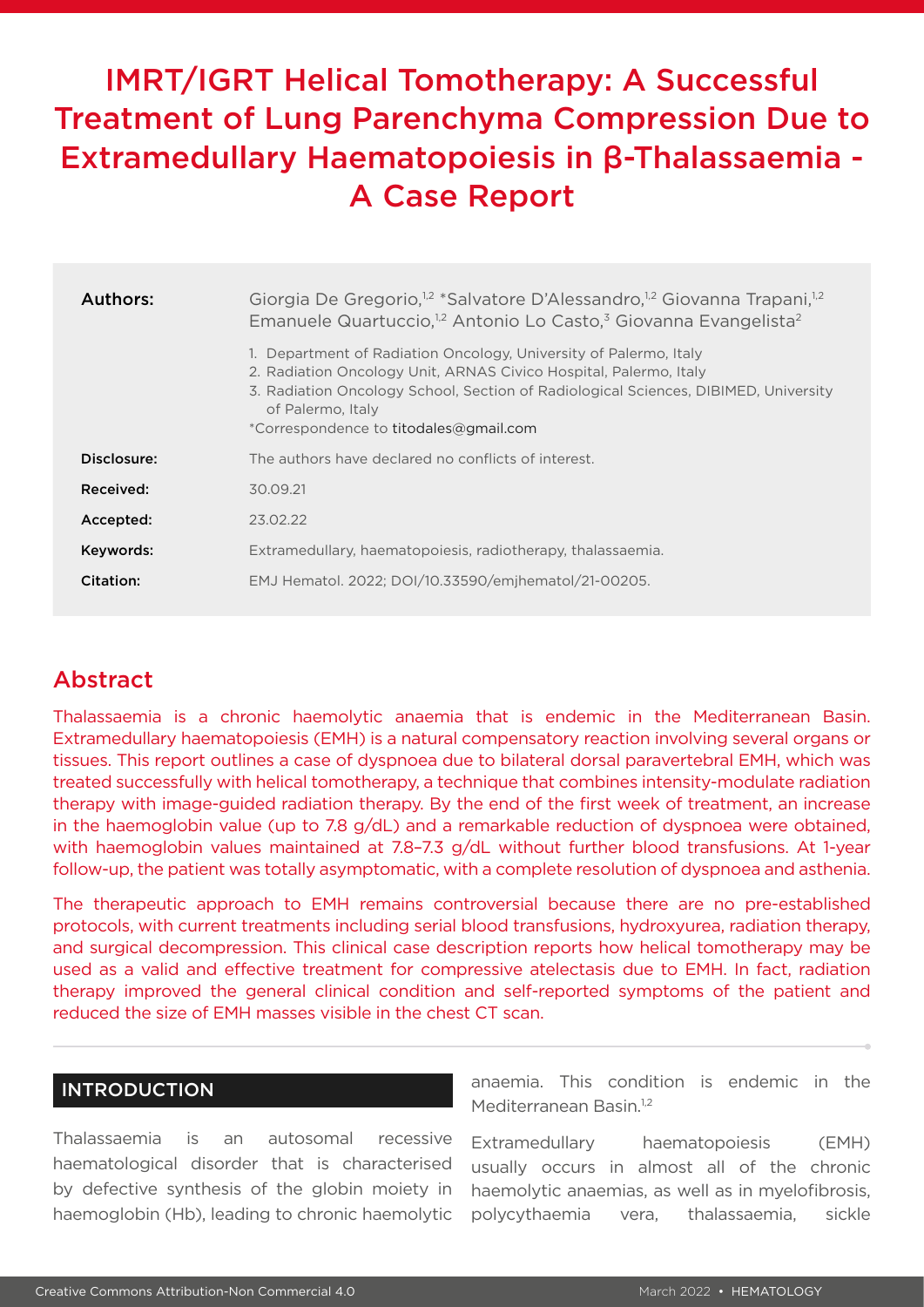cell anaemia, leukaemia, lymphoma, or after bone marrow irradiation.<sup>2-9</sup> EMH is a natural compensatory reaction involving several organs or tissues. The bone marrow of the vertebrae reacts to the increased demand for peripheral red blood cells by proliferating beyond the spongious bone of the vertebrae into the paraspinal regions. The most common involved sites are the spleen, liver, lymph nodes, adrenal glands, pleura, and spinal canal.<sup>1-9</sup> The presence of haematopoiesis in these atypical locations can lead to the compression of neighbouring structures.<sup>1-3</sup>

The therapeutic management of EMH remains controversial, with treatments including blood transfusions, splenectomy, hydroxyurea, surgical decompression, radiation therapy (RT), or a combination of these.<sup>1-8</sup> This case report describes a case of dyspnoea due to bilateral dorsal paravertebral EMH. The aim of this study is to demonstrate the efficacy of RT, in terms of local control and the improvement of symptoms, in cases of compressive atelectasis due to EMH.

#### CASE PRESENTATION

A 53-year-old female was diagnosed with non-transfusion-dependent β-thalassaemia (caused by a nonsense mutation at codon 39) when they were 2 years old, had received a splenectomy when they were 17-years-old, and was treated with blood transfusions until 2009. In 2009, hydroxyurea was started due to the occurrence of allogenic immunisation and self-immunisation. The first time the patient presented to the Radiotherapy Department of ARNAS Civico Hospital, Palermo, Italy, was in September 2019, where they were examined for anaemia (Hb: 6.3 g/dL) and dyspnoea, which was suggestive of compression of the lung parenchyma. A chest CT scan revealed several bilateral dorsal paravertebral masses with lung compression due to EMH (Figure 1). As a result, the decision was made to treat the patient with a total radiation dose of 2,000 cGy in 10 fractions (200 cGy/fraction) delivered over 2 weeks, after contouring T4–T12, the paravertebral haematopoietic masses, and the organs at risk.

Treatment planning was performed using the tomotherapy planning system. RT was delivered using helical tomotherapy (HT), a technique that combines intensity-modulate radiation therapy

(IMRT) with image-guided radiation therapy (IGRT). This image-guided system (IMRT/IGRT HT) was based on the daily execution of a megavoltage CT scan prior to each fraction, in order to verify the accuracy of the setup. HT was used so that the effective dose could be delivered with a greater precision for the target, thereby saving the organs at risk as much as possible.

In just 2 weeks, the patient received encouraging results: an increased Hb value (7.8 g/dL versus 6.3 g/dL prior to treatment) and a remarkable reduction of dyspnoea by the end of the first week of treatment. After 1 month, dyspnoea was no longer observed and the Hb value was stabilised at 7.8 g/dL. A new chest CT scan showed a reduction in the size of the EMH masses with resolution of compressive atelectasis in the right lower lobe.

After 6 months, the patient had fully improved clinically, and a comparison of chest CT scans pre-IMRT/IGRT and post-IMRT/IGRT revealed a further reduction in the size of the EMH masses. At 1-year follow-up, the patient was totally asymptomatic. They had complete resolution of dyspnoea and asthenia, with Hb values maintained at 7.3–7.8 g/dL without further blood transfusions. The patient continued therapy with hydroxyurea. A chest CT scan revealed a regular bronchovascular distribution and that the size of the EMH masses was stable with no progression (Figure 2).

#### **DISCUSSION**

EMH is a common complication of ineffective haematopoiesis that occurs in many chronic haemolytic anaemias, including thalassaemia.<sup>2-9</sup> EMH more frequently affects the liver, spleen, lymph nodes, epidural space, and paravertebral regions;<sup>2-9</sup> while it less frequently affects the adrenal glands, kidneys, breasts, dura mater, adipose tissue, and skin.<sup>6</sup> Moreover, EMH usually has a predilection for impacting the lower thoracic region, but the reasons for this are not yet completely understood.4,7-9 EMH is almost exclusively asymptomatic, but in rare cases it can compress the affected organ and lead to clinical signs.2,4,7,9 Spinal cord compression due to EMH in thalassaemia was first reported in 1954 by Gatto et al.<sup>10</sup>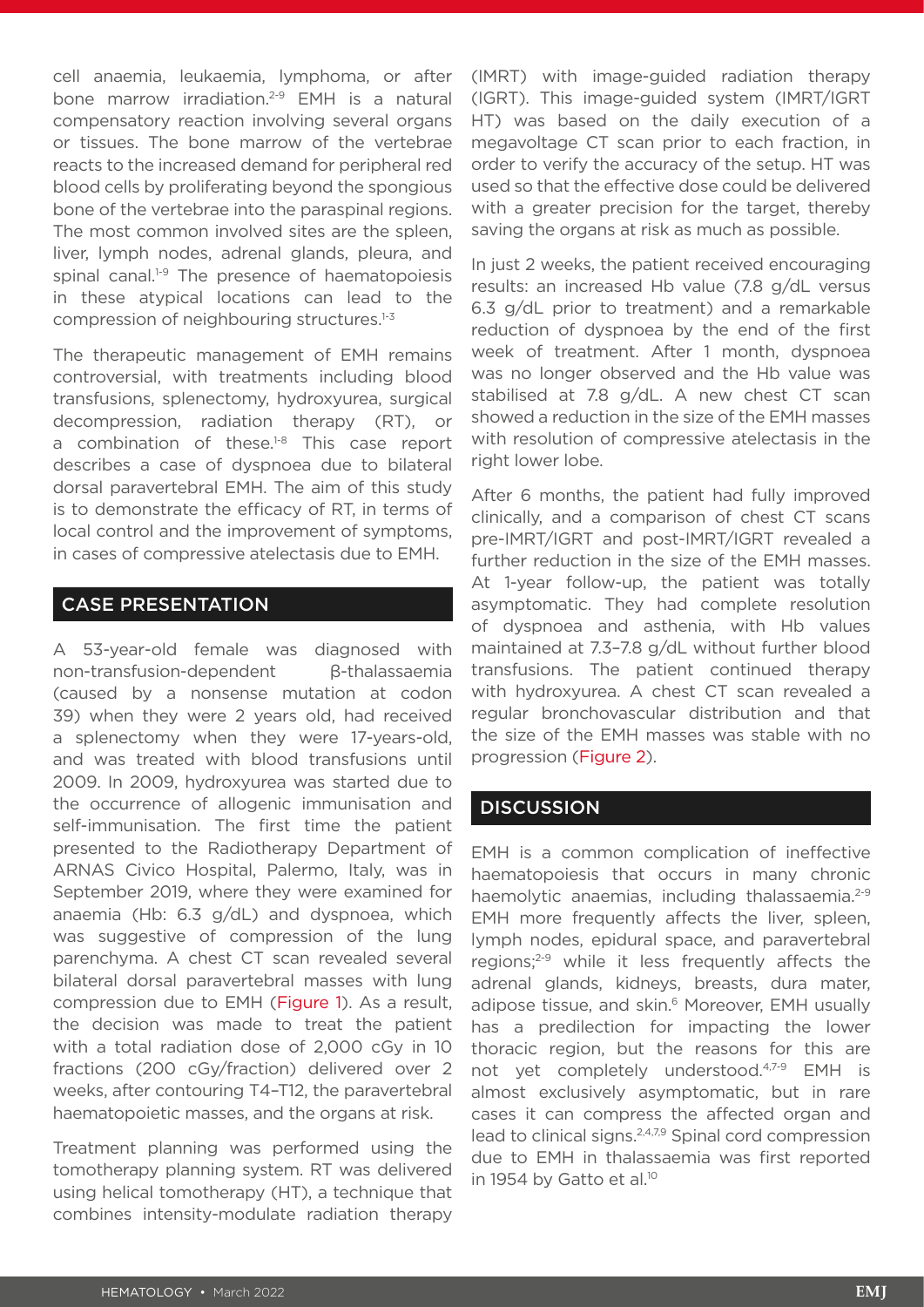

Figure 1: A chest CT scan, taken prior to helical tomotherapy treatment, showing paravertebral masses with lung compression due to extramedullary haematopoiesis.





Diagnoses of EMH are typically made based on a background of chronic haemolytic anaemia; MRI scans are the gold standard for showing EMH masses, especially the spinal cord compression related to these. In the absence of availability or if there is a contraindication to MRI use, a CT scan may be utilised.<sup>2,4,6,7</sup> The treatment options available for EMH include blood transfusions, hydroxyurea, surgery, RT, or a combination of these.<sup>1-8</sup> Due to the extreme rarity of this condition, direct comparisons between various treatment modalities are not possible.

Salehi et al.<sup>1</sup> reviewed 56 cases of spinal cord compression due to EMH, of which some cases were treated with RT.<sup>1</sup> Haemopoietic tissue is

extremely sensitive to radiation and low doses can cause rapid shrinkage, so the advantages of this technique include its immediate availability and rapid clinical benefits. A few authors reported patients with spinal cord compression who underwent combined surgical decompression and RT with good results.2,7,11-13 In the cases reviewed, the radiation dosage used most frequently in different treatment protocols ranged from 1,000 cGY to 3,000 cGy.<sup>1,2</sup>

This case report presents a patient with respiratory symptoms due to the presence of paravertebral EMH masses. After RT, the patient showed a rapid and remarkable reduction of dyspnoea. There was a progressive reduction